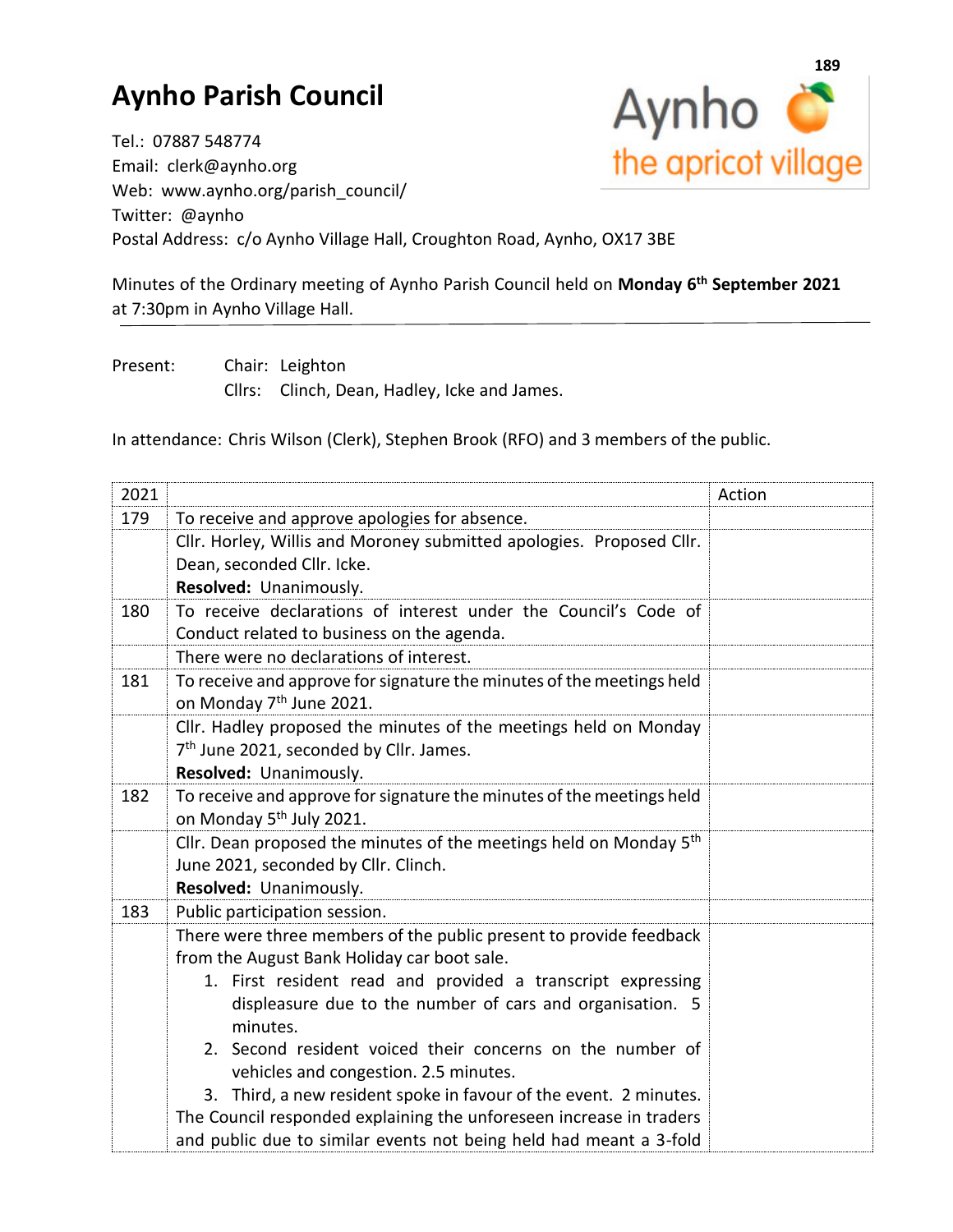|     | increase in vehicles. The Chair explained emergency use of a field for<br>extra parking had helped and that the feedback given would be used<br>for planning future events.<br><b>Finance</b>                                                 |                                                          |
|-----|-----------------------------------------------------------------------------------------------------------------------------------------------------------------------------------------------------------------------------------------------|----------------------------------------------------------|
| 184 | To receive the financial statement (August 21) and consider invoices                                                                                                                                                                          |                                                          |
|     | to be paid.                                                                                                                                                                                                                                   |                                                          |
|     | The RFO circulated the financial statement (August 21) and invoices.<br>The payments were proposed by Cllr. Dean and seconded by Cllr.<br>James.                                                                                              |                                                          |
|     | Resolved: Unanimously.                                                                                                                                                                                                                        |                                                          |
| 185 | To receive the financial statement (September 21) and consider<br>invoices to be paid.                                                                                                                                                        |                                                          |
|     | The RFO circulated the financial statement (September 21) and                                                                                                                                                                                 |                                                          |
|     | invoices. The payments were proposed by Cllr. James and seconded                                                                                                                                                                              |                                                          |
|     | by Cllr. Clinch.                                                                                                                                                                                                                              |                                                          |
|     | Resolved: Unanimously.                                                                                                                                                                                                                        |                                                          |
| 186 | To approve purchase of disk golf set at a cost of ~£150.                                                                                                                                                                                      |                                                          |
|     | Cllr. Icke proposed and seconded by Cllr. Clinch.                                                                                                                                                                                             |                                                          |
|     | Resolved: Unanimously.<br><b>Planning</b>                                                                                                                                                                                                     |                                                          |
| 187 | WNS/2021/1277/FUL: 1 The Square, Aynho OX17 3BL                                                                                                                                                                                               |                                                          |
|     | Ground floor rear extension, new dormer and porch.                                                                                                                                                                                            |                                                          |
|     | The Clerk had previously circulated a report on the application and the                                                                                                                                                                       | Clerk to register.                                       |
|     | Council agreed the following response:                                                                                                                                                                                                        |                                                          |
|     | "The PC discussed and replied with comment.                                                                                                                                                                                                   |                                                          |
|     | 1. The proposed porch is out of context with the Aynho street                                                                                                                                                                                 |                                                          |
|     | scene and design guide.                                                                                                                                                                                                                       |                                                          |
|     | 2. The proposed rebuilt extension should be built of local stone.                                                                                                                                                                             |                                                          |
|     | 3. Concern had been raised over the height of the Velux to the                                                                                                                                                                                |                                                          |
|     | rear and how they could overlook neighbours.                                                                                                                                                                                                  |                                                          |
|     | 4. Concern was raised over the unequally placed dormer to the                                                                                                                                                                                 |                                                          |
|     | front elevation."                                                                                                                                                                                                                             |                                                          |
|     | <b>Health, Wellbeing and Community Matters</b>                                                                                                                                                                                                |                                                          |
| 188 | To discuss and approve nomination form for an 'Asset of Community<br>Value (AoCV)'.                                                                                                                                                           |                                                          |
|     | The Council discussed nomination of the Cartwright Hotel as an AoCV.                                                                                                                                                                          | Chair to complete                                        |
|     | It was proposed by Cllr. Dean and seconded by Cllr. James.                                                                                                                                                                                    | forms.                                                   |
|     | Resolved: Unanimously                                                                                                                                                                                                                         |                                                          |
|     | <b>Maintenance</b>                                                                                                                                                                                                                            |                                                          |
| 189 | To discuss and review areas for tender and grass cutting.                                                                                                                                                                                     |                                                          |
|     | The Council agreed to follow up next month. Cllr. Willis reported the<br>work was becoming too onerous for the village handyman. A resident<br>had raised concerns over algae etc on the raised causeway on<br>Blacksmiths Hill and Holloway. | Clerk<br>to<br>report<br>causeway<br>to<br>streetdoctor. |
|     |                                                                                                                                                                                                                                               |                                                          |
|     |                                                                                                                                                                                                                                               |                                                          |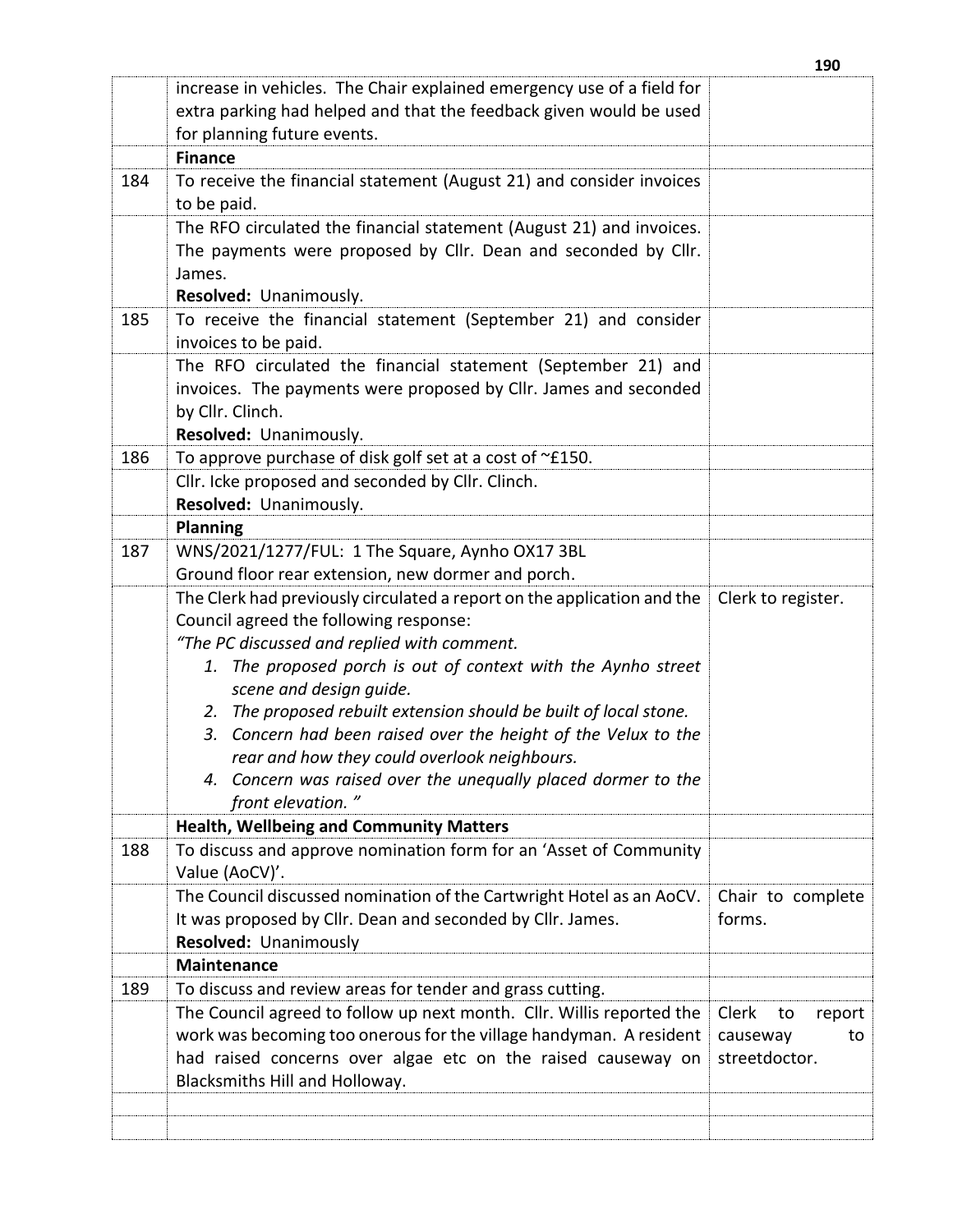|     | Recreational Matters - sportsfield, playground and Aynho Active                 |                                                                                                    |
|-----|---------------------------------------------------------------------------------|----------------------------------------------------------------------------------------------------|
| 190 | To discuss the RoSPA inspection of Playground and Recreation Ground             |                                                                                                    |
|     | and approve actions.                                                            |                                                                                                    |
|     | Cllr. Icke reported following issues had been raised.                           |                                                                                                    |
|     | 1. Bench in playground in bad condition.                                        | 1. Remove.                                                                                         |
|     | 2. Wobble board D rings need replacing.                                         | Replace.<br>2.                                                                                     |
|     | The Council discussed previously signage at both locations to say 'Use          | Cllr. Icke/Moroney                                                                                 |
|     | at own risk'. Cllr. Icke reported the tennis court surface needed               | to organise signs.                                                                                 |
|     | cleaning and it was proposed by Cllr. Icke and seconded by Cllr. Dean           | Cllr. Icke to get                                                                                  |
|     | to budget £250.                                                                 | quote.                                                                                             |
|     | Resolved: Unanimously.                                                          |                                                                                                    |
| 191 | To note the number for the Park Club Draw.                                      |                                                                                                    |
|     | Cllr. Moroney was not present therefore the draw will take place next<br>month. | Draw next month.                                                                                   |
| 192 | To receive a report and review the 'end of lockdown' event.                     |                                                                                                    |
|     | The RFO reported a successful event with a Net cost of event of                 |                                                                                                    |
|     | £-79.72.                                                                        |                                                                                                    |
| 193 | To receive a report and review feedback on the August Car Boot sale.            |                                                                                                    |
|     | See item 2021/183. The RFO reported a successful event with a Net               |                                                                                                    |
|     | profit of £2009.12.                                                             |                                                                                                    |
|     | <b>Grants and Fundraising</b>                                                   |                                                                                                    |
| 194 | To discuss and approve the terms and conditions of a Grants Policy.             |                                                                                                    |
|     | The Council decided to delay till November meeting.                             | <b>Councillors</b><br>to<br>review for<br>next<br>meeting.                                         |
| 195 | To receive an update on grant applications.                                     |                                                                                                    |
|     | The Council potential grants available to improve the pavilion                  |                                                                                                    |
|     | including:                                                                      |                                                                                                    |
|     | Improved toilet facilities.                                                     |                                                                                                    |
|     | Improve veranda.                                                                |                                                                                                    |
|     | Orchard.                                                                        |                                                                                                    |
|     | 'Aynho beach'.                                                                  |                                                                                                    |
|     | New vehicle access.                                                             |                                                                                                    |
|     | Replacement fence.                                                              |                                                                                                    |
|     | <b>Risk &amp; Risk Assessment</b>                                               |                                                                                                    |
| 196 | To discuss the use of cables required for electric vehicles.                    |                                                                                                    |
|     | The Council discussed cables crossing pathways.                                 |                                                                                                    |
| 197 | To confirm receipt of Councillor's 'Register of Interests'.                     |                                                                                                    |
|     | The Clerk confirmed 5 had been returned.                                        | Cllrs.<br>Leighton,<br>Moroney,<br>James<br>Clinch<br>and<br>to<br>complete<br>and<br>return ASAP. |
|     |                                                                                 |                                                                                                    |